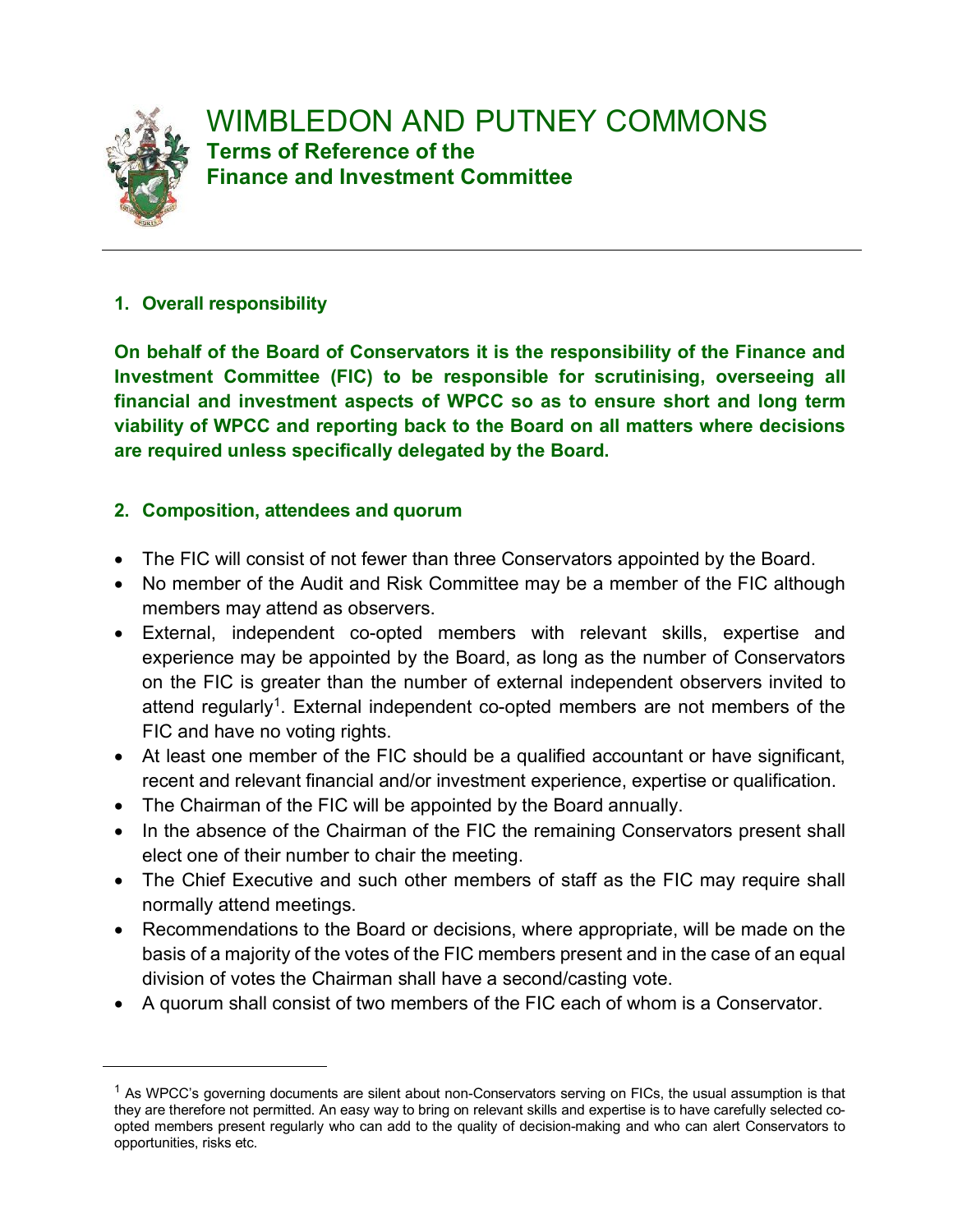- The Chairman of the Board may nominate alternative Board delegates if one or two of the members of FIC cannot attend a meeting.
- The members of the FIC may ask any or all of those who normally attend but who are not members to withdraw from the discussion of particular matters to facilitate open and frank discussion.
- Appointments to the FIC will be for a period of up to three years extendable by no more than two additional three-year periods.
- There will be at least three FIC meetings each year usually held three weeks before a scheduled Board meeting.

### **3. Authority**

The FIC is authorised by the Board:

- to approve actions, where this is specifically delegated as set out in the WPCC Financial Regulations and Delegations, as approved by the Board;
- to appoint ad-hoc task groups comprising members of the FIC (and others who the Board considers appropriate) to assist it in carrying out the task and to report back to the FIC for referral and decision to the Board.

The FIC shall seek authority from the Board:

- for any expenditure it wishes to incur on behalf of the FIC and subject to confirmation from the Board that funds are available;
- concerning any recommended instructions to investment managers and bankers on investment decisions within the context of the investment policy set by the Board;
- concerning any periodical review and if appropriate consideration and recommendation of alternative providers of services from investment managers, accountants and bankers;
- where it wishes to obtain outside legal or other independent professional advice, including securing the attendance of outsiders with relevant experience and expertise if it considers this necessary;
- for any public statements to be made in respect of matters appertaining to the FIC; and
- for any recommended changes to the WPCC Financial Regulations and Delegations arising from the annual review of this policy.

The FIC shall comply with any decisions concerning authorisation and/or payments to external advisors which the Board may make from time to time.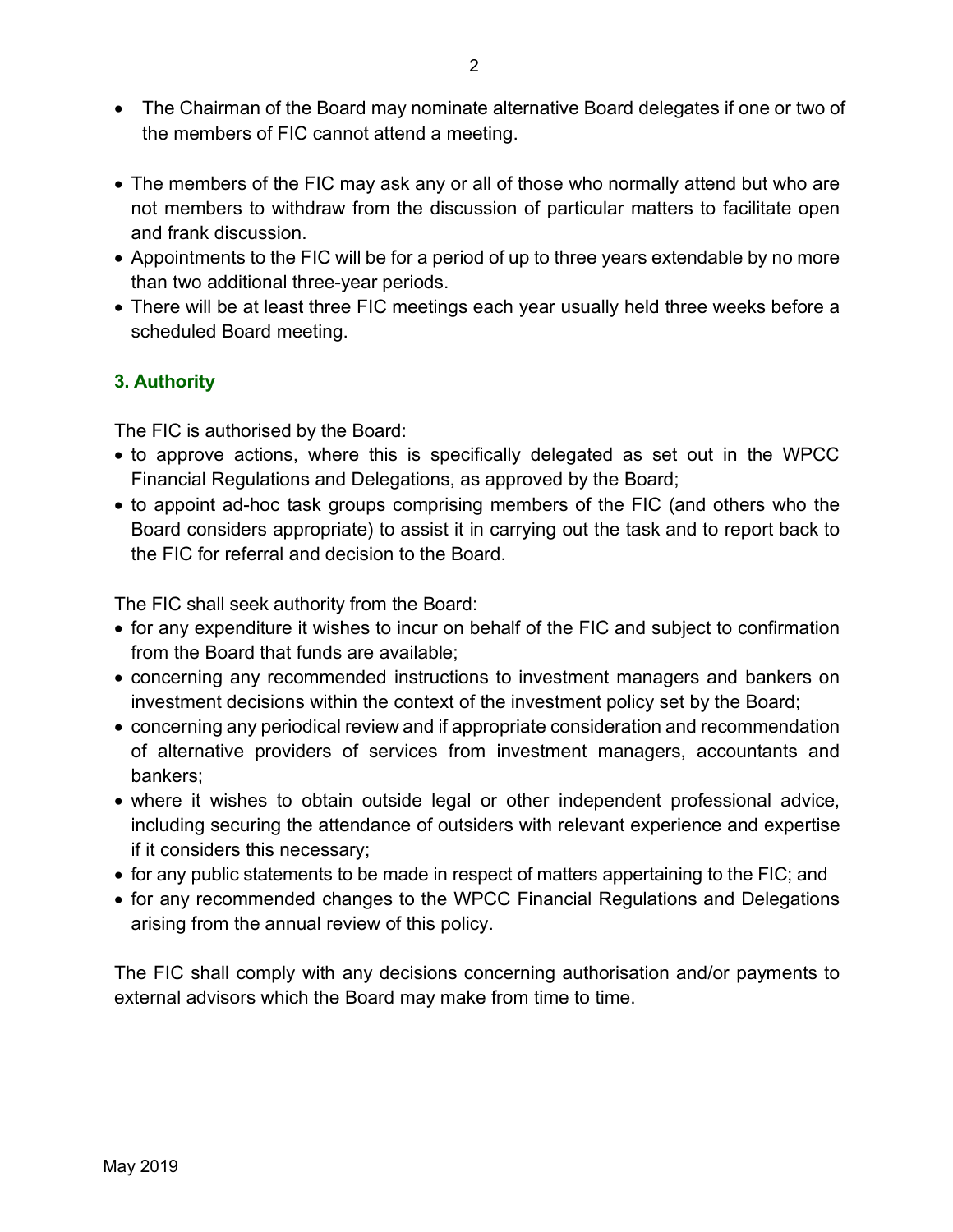## **4. Main duties**

All these duties are to be undertaken within the framework of WPCC's objectives.

#### **Financial**

- confirm that the WPCC operates within the financial guidelines set out in current legislation by the Charity Commission and WPCC's governing documents (Acts of Parliament, Commissioners' Clauses, approved policies, etc);
- review and advise the Board on the appropriate financial framework within which WPCC must function, including developing and reviewing WPCC's financial procedures and policies;
- monitor WPCC's financial position;
- advise and make recommendations to the Board on the financial implications and operational risks arising from Board decisions – especially the Board's strategic and policy decisions;
- review longer-term forecasts of capital resources and of income and expenditure, and review and monitor financial trends within WPCC and the sectors within which it operates;
- formulate for the Board to approve and agree, and regularly review and monitor, a financial strategy that will help to achieve WPCC's objectives, as set out in the Board's strategic plan and business plan;
- formulate a reserves policy for approval by the Board;
- advise on, scrutinise and evaluate a draft annual budget, including the Levy, for the approval of the Board, ensuring that it is compatible with and supports WPCC's objects and the strategic, business and annual plans;
- work with the Chief Executive to ensure that financial reporting is both accurate and presented in such a way that facilitates good financial management;
- regularly consider WPCC's management accounts and monitor performance against the approved budget and report to the Board thereon;
- regularly consider the cash flow requirements of the Charity and report to the Board thereon, and
- if necessary, monitor financial levels of WPCC's activities in relation to threshold limits for non-primary purpose trading and report to the Board thereon.

#### **Remuneration[2](#page-2-0)**

The main duties of the FIC concerning remuneration are to:

• consider available information on pay policies and practices in other organisations that can help the Charity make the decision whether remuneration is fair and reasonable and make recommendations to the Board on total remuneration policy for staff of the charity and the base pay levels and total remuneration for the most senior employees;

<span id="page-2-0"></span>May 2019  $<sup>2</sup>$  Remuneration for the purpose of these terms of reference means all benefits receivable from the charity including</sup> salary, awards under performance-related schemes, pensions, accommodation and other non-cash benefits.